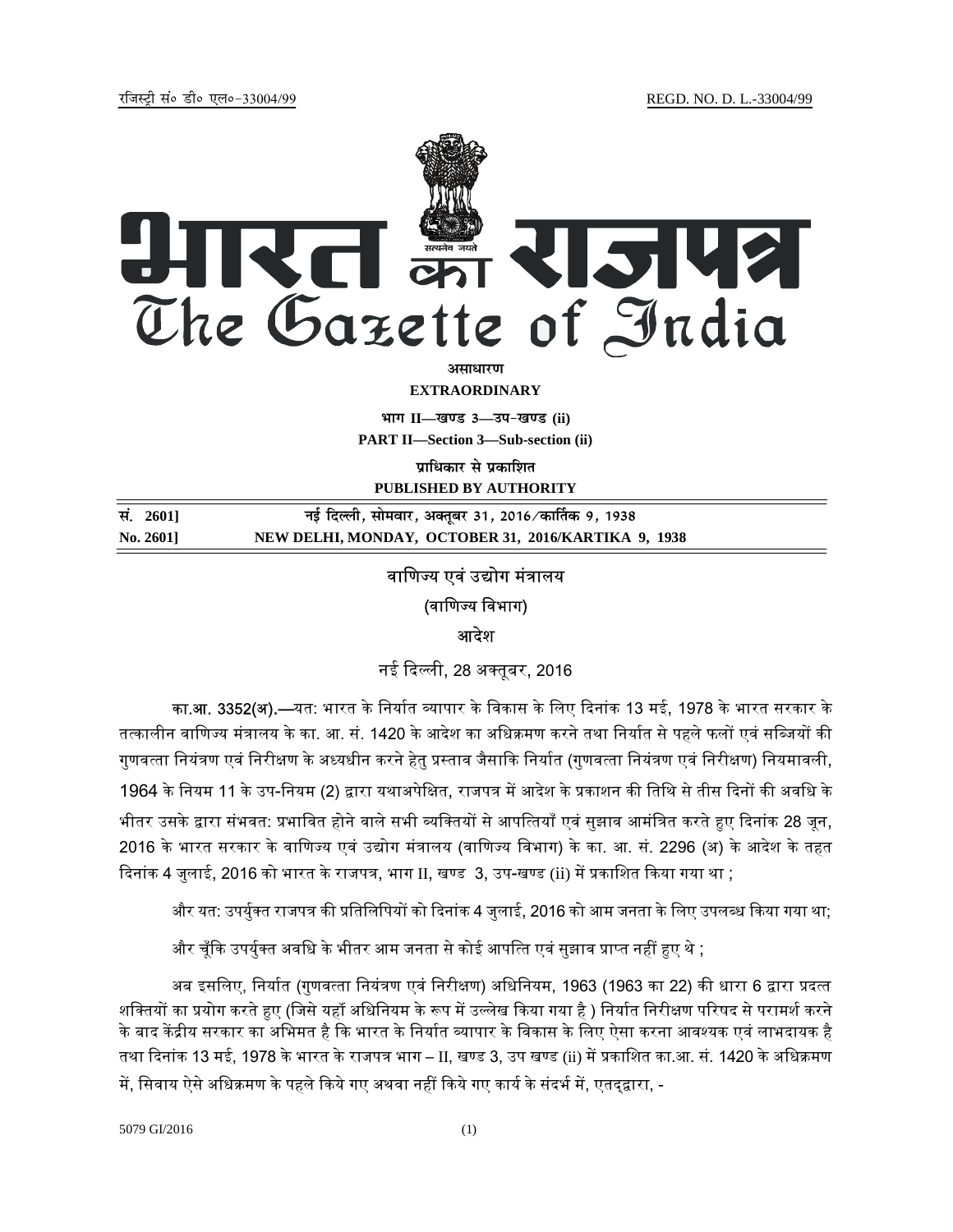- (क) अधिसूचित करती है कि विनिर्दिष्ट फल एवं सब्जी उत्पाद सिर्फ उन मामलों में निर्यात से पहले गुणवत्ता नियंत्रण या त्तिरीक्षण अथवा दोनों के अध्यधीन होंगे जहां आयातक देश ऐसे निर्यात प्रमाणपत्र की मांग करते हैं ;
- (ख) उन गुणवत्ता नियंत्रण या निरीक्षण अथवा दोनों के किस्मों को विनिर्दिष्ट करती है जिसे फल एवं सब्जी उत्पादों का निर्यात (गुणवत्ता नियंत्रण एवं निरीक्षण ) नियमावली, 2016 के अनुसरण में निर्यात से पहले ऐसे फल उत्पादों पर लागू ᳰकया जाएगा;
- (ग) अभिज्ञात करती है-

(i) बशर्ते कि क्रेता एवं विक्रेता के बीच सहमत यह विनिर्देश आयातक देश के कानूनों के अनुरूप हों और ऐसे विनिर्देश उपर्युक्त अधिनियम की धारा 7 के तहत केंद्रीय सरकार द्वारा मान्यता प्राप्त एजेंसी द्वारा विधिवत अनुमोदित हों; तथा

(ii) खण्ड (i) में उल्लिखित विनिर्देशों के न होने पर, खाद्य सुरक्षा और मानक अधिनियम, 2006 (2006 का 34) में निर्धारित विनिर्देश और उसके तहत बनाए गए समय-समय पर यथासंशोधित नियम एवं विनियम, लागू होंगे;

(घ) उपरोक्त फल एवं सब्जी उत्पाद के अंतर्राष्ट्रीय व्यापार के दौरान ऐसे निर्यात पर तब तक प्रतिबंध लगाता है जब तक कि निर्यात के लिए अपेक्षित फल एवं सब्जी उत्पाद की प्रत्येक खेप के साथ आयातक देश द्वारा अपेक्षित इस आशय का निर्यात प्रमाणपत्र पैरा (ग) के खण्ड (i) में उल्लिखित एजेंसी द्वारा जारी निर्यात पात्रता प्रमाणपत्र संलग्न न हो ।

2. इस आदेश में संभावित क्रेता को भूमि, समुद्र या वायु मार्ग से प्रेषित फल एवं सब्जी उत्पादों के नमूनों के निर्यात के संबंध में कुछ भी लागू नहीं होगा बशर्ते ऐसे नमूनों का फ्रेट आन बोर्ड मूल्य दस हजार रूपये से अधिक नहीं होना चाहिए ।

- 3. इस आदेश में ''फल एवं सब्जी उत्पाद'' का तात्पर्य :-
	- (i) कृत्रिम पेय पदार्थ, सिरप, और शर्बत:
	- (ii) सिरका, आसवित या कृत्रिम;
	- (iii) अचार;
	- (iv) निर्जलीकृत फल एवं सब्जियां ;

(v) स्क्वाश, क्रशेस, पुष्टिकारक, जौ का पानी, बैरल में रखा गया रस एवं परोसने हेतु तैयार पेय पदार्थ, फल का शरबत अथवा फल रस या फल गूदा वाला कोई अन्य पेय पदार्थ;

- (vi) जैम, जेली एवं मारमलेड;
- (vii) टमाटर के उत्पाद, केचअप एवं सॉस
- (viii) परिरक्षित जमाया हुआ तथा क्रिस्टलीकृत फल एवं छिलके;
- (ix) चटनी;
- (x) डिब्बाबंद एवं बोतलबंद फल, जूस एवं गूदा;
- (xi) डिब्बाबंद एवं बोतलबंद सब्जियां ;
- (xii) प्रशीतित फल एवं सब्जियां :
- (xiii) फल जूस एवं गूदा वाले सोडा वाटर;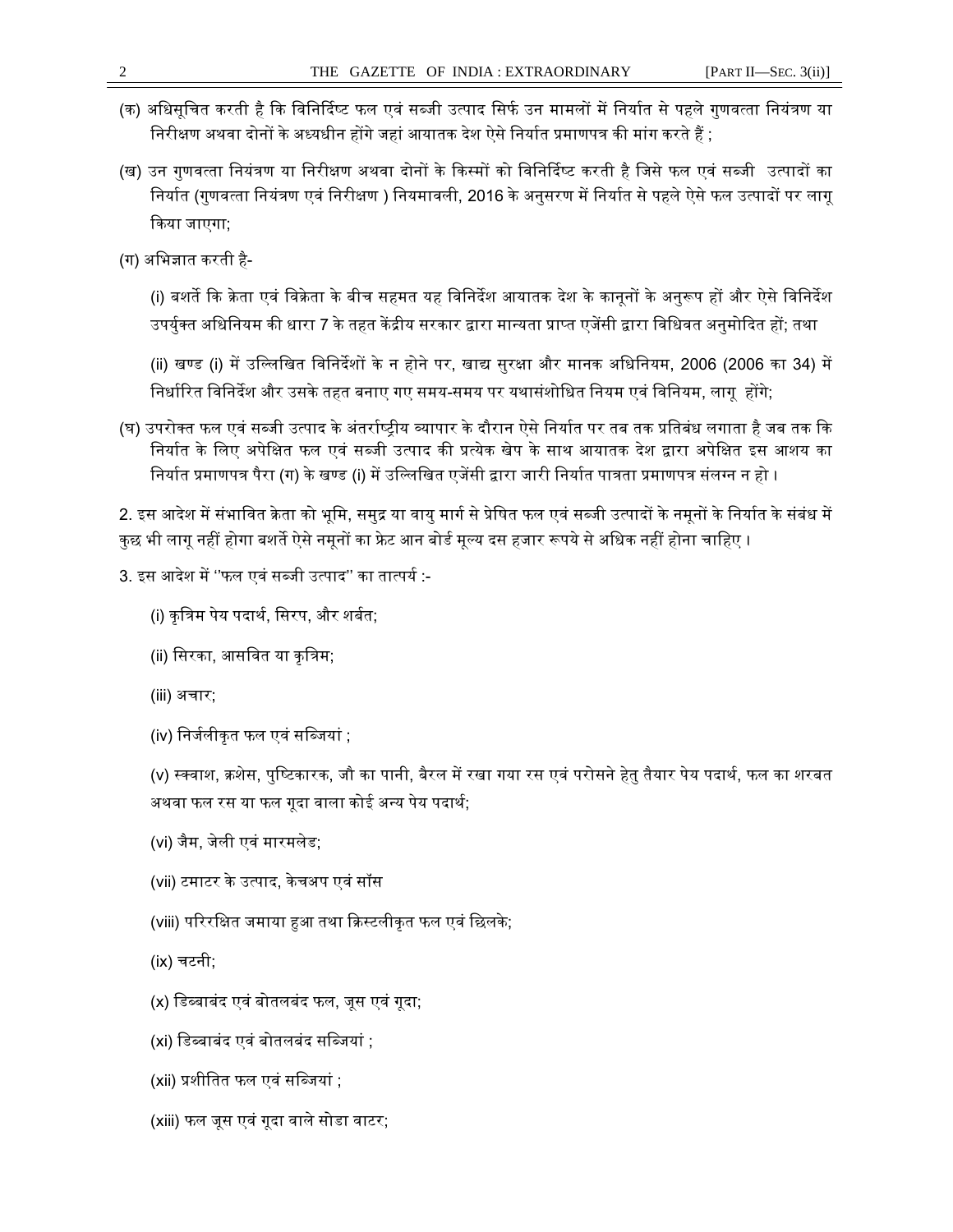(xiv) फल अनाज, गुच्दे; तथा

- (xv) फल अथवा सब्जियों से संबंधित कोई अन्य अविनिर्दिष्ट वस्तु ।
- 4. यह आदेश राजपत्र में इसके प्रकाशन की तिथि से लागू होगा ।

[फा. सं. 2/85/2015-निर्यात निरीक्षण]

### संतोष कुमार सारंगी, संयुक्त सचिव

#### **MINISTRY OF COMMERCE AND INDUSTRY**

#### **(Department of Commerce)**

### **ORDER**

#### New Delhi, the 28th October, 2016

**S.O. 3352(E).—**Whereas for the development of the export trade of India, certain proposal for superseding the order of the Government of India in the erstwhile Ministry of Commerce number S.O. 1420, dated the 13th May, 1978 and for subjecting fruit and vegetable products to quality control and inspection prior to export were published as required by sub-rule (2) of rule 11 of the Export (Quality Control and Inspection) Rules, 1964, published in the Gazette of India, Part II, Section 3, Sub-section (ii), dated the 4th July, 2016 under order of the Government of India, Ministry of Commerce and Industry (Department of Commerce), number S.O. 2296(E), dated the 28th June, 2016 inviting objections and suggestions from all persons likely to be affected thereby within a period of thirty days from the date of publication of the order in the official Gazette;

And whereas copies of the said Gazette were made available to the public on the 4th July, 2016;

And whereas no objections and suggestions were received from the public within the said period;

Now, therefore, in exercise of the powers conferred by section 6 of the Export (Quality Control and Inspection) Act, 1963 (22 of 1963), (herein referred to as the said Act), the Central Government after consulting the Export Inspection Council being of opinion that it is necessary and expedient so to do for the development of the export trade of India and in supersession of the order number S.O. 1420, dated the 13th May, 1978 published in the Gazette of India, Part-II, Section 3, Sub-section (ii), except as respects thing done or omitted to be done before such supersession, hereby,–

- 1. (a) notifies that fruit and vegetable products shall be subject to quality control or inspection or both prior to export in cases where importing countries requires such an export certification;
	- (b) specifies that the type of quality control or inspection or both in respect of such fruit and vegetable products shall be in accordance with the Export of Fruit and Vegetable Products (Quality Control and Inspection) Rules, 2016;
	- (c) recognises-
		- (i) the specifications agreed to between the buyer and the seller provided these conform to the laws of the importing country and such specifications are duly approved by the agency recognised by the Central Government under section 7 of the said Act ; and
		- (ii) in the absence of the specification referred to in clause (i), the specification prescribed in the Food Safety and Standards Act, 2006 (34 of 2006) and rules and regulations made thereunder as amended from time to time;
	- (d) prohibits the export in the course of international trade of the said fruit and vegetable products unless each and every consignment of such fruit and vegetable product meant for export and requiring export certification by the importing country is accompanied by a certificate of export worthiness issued by the agency referred to in clause (i) of sub-paragraph (c).

2. Nothing in this Order shall apply to export of samples of fruit and vegetable products to the prospective buyers by land, sea or air provided the value of such samples does not exceed in freight on board value of rupees ten thousand.

- 3. In this order 'fruit and vegetable product' means
	- (i) synthetic beverages, syrups and sherbats;
	- (ii) vinegar, whether brewed or synthetic;